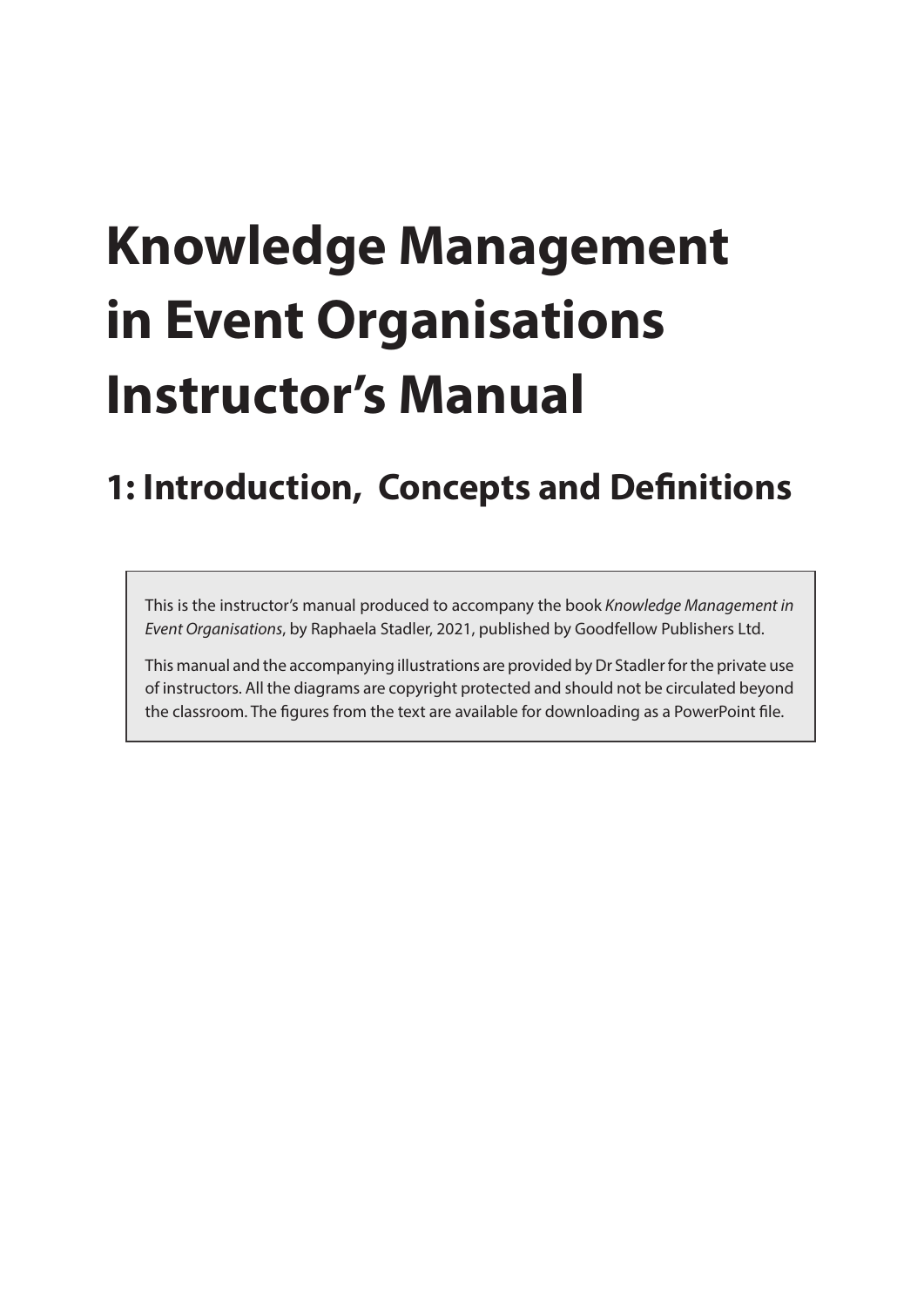### **Chapter 1 - Introduction, Concepts and Definitions**

#### **Lecture 1**

#### **Learning objectives**

- $\square$  Learn key terms, dimensions and definitions of knowledge management.
- $\Box$  Understand different types and different levels of knowledge.
- $\Box$  Explore the relationship between knowledge management and organisational learning.
- $\Box$  Be able to define knowledge management

#### **Introduction**

If students have little previous understanding of information and knowledge management, a discussion of key terms, concepts and definitions will be very important. This should include an understanding of the difference between data, information and knowledge; as well as different types of knowledge (explicit – tacit), and where knowledge resides (at the individual, group/team or organisational level).

#### **Definitions**

In a first step, Figure 1.1 can be used to explore the terms data, information and knowledge, and to ask students to add their own examples of them at each level. They can also add arrows (upwards) and think about how data can be turned into information, and how information can be turned into knowledge. Some specific processes for this include, categorising/calculating/condensing data in order to turn it into information; and comparisons/conversations/connections to turn information into knowledge.



Secondly, the difference between explicit and tacit knowledge is key to understanding how knowledge can be acquired, used, shared, or stored. An example of tacit knowledge is given in the book around riding a bicycle. Students can come up with their own examples here from working or volunteering at an event. Such as,

 **explicit knowledge** (can be expressed in words and numbers; can be shared and communicated easily through, for example, formulas, principles and procedures; can also be documented to some extent): examples include, instruction manuals and to do lists;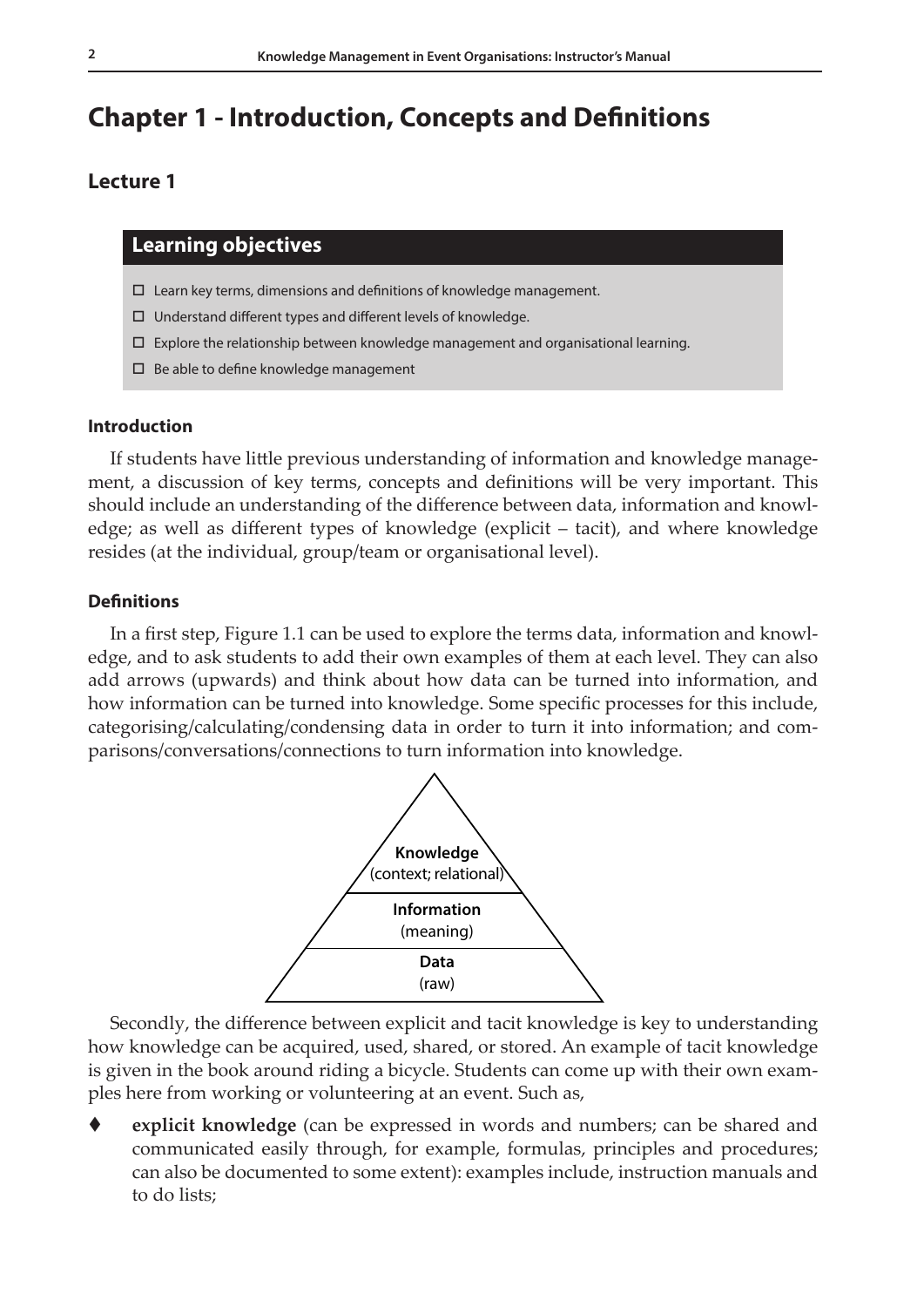**tacit knowledge** (very difficult to capture and share with other people; part of people's actions, experiences and beliefs, and therefore very individual, relational and context-specific; can be a source of competitive advantage): for example, beliefs about what the event should aim to achieve and values of how employees should work together.

Lastly, it is important to highlight that some of this explicit and tacit knowledge will be individual, other knowledge will be relevant at the group level, and some knowledge will even be important for the organisation as a whole. Remind students here that the organisation as a whole should ideally 'learn' over time so that successes and best practices can be repeated and shared, while making the same mistakes again can be avoided. This is a particular challenge in event organisations where a lot of staff members move on once the event is over and will be discussed further in Lecture 2. But any organisation (and event organisations in particular!) should aim to develop an institutional or corporate memory, which consists of archived experiences, routines, processes, actions and decisions. Any knowledge management activity or practice will of course contribute to this and hence, organisational learning and knowledge management go hand-in-hand and mutually reinforce each other.

#### **Knowledge management**

Based on the above defined key terms, it is then crucial to explore the concept of knowledge management a bit further. Students should be able to come up with their own definitions of 'knowledge' and 'knowledge management' now, but it might be worth directing them to some of the ones used in the book. Another great resource for this is John Girard's collection of over 100 definitions of knowledge management: [https://www.johngirard.](https://www.johngirard.net/km/) [net/km/](https://www.johngirard.net/km/)

Some of these are rather generic, such as: "Knowledge Management is the way you manage your organisation, when you understand the value of your knowledge" (Nick Milton, Knoco), whereas others are a bit more specific: "KM is a discipline that promotes an integrated approach to identify, manage, share and leverage an organization's knowledge and information assets through policies, organizational structures, procedures, applications and technologies. Knowledge needs to be shared; employees need to be ready, willing and able to share it and the organization needs a culture that promotes knowledge-sharing in a climate of trust and openness." (International Public Management Association for Human Resources; HR Management Glossary: Knowledge Management)

#### Suggested further reading:

 Girard, J., & Girard, J. (2015). Defining knowledge management: Toward an applied compendium. *Online Journal of Applied Knowledge Management*, *3*(1), 1-20.

A further analysis of these definitions can be a way of getting students to start thinking about everything that knowledge management entails. Working through some of the examples provided and highlighting the similarities across the definitions will allow them to see that knowledge management generally tends to focus on the following four key elements: